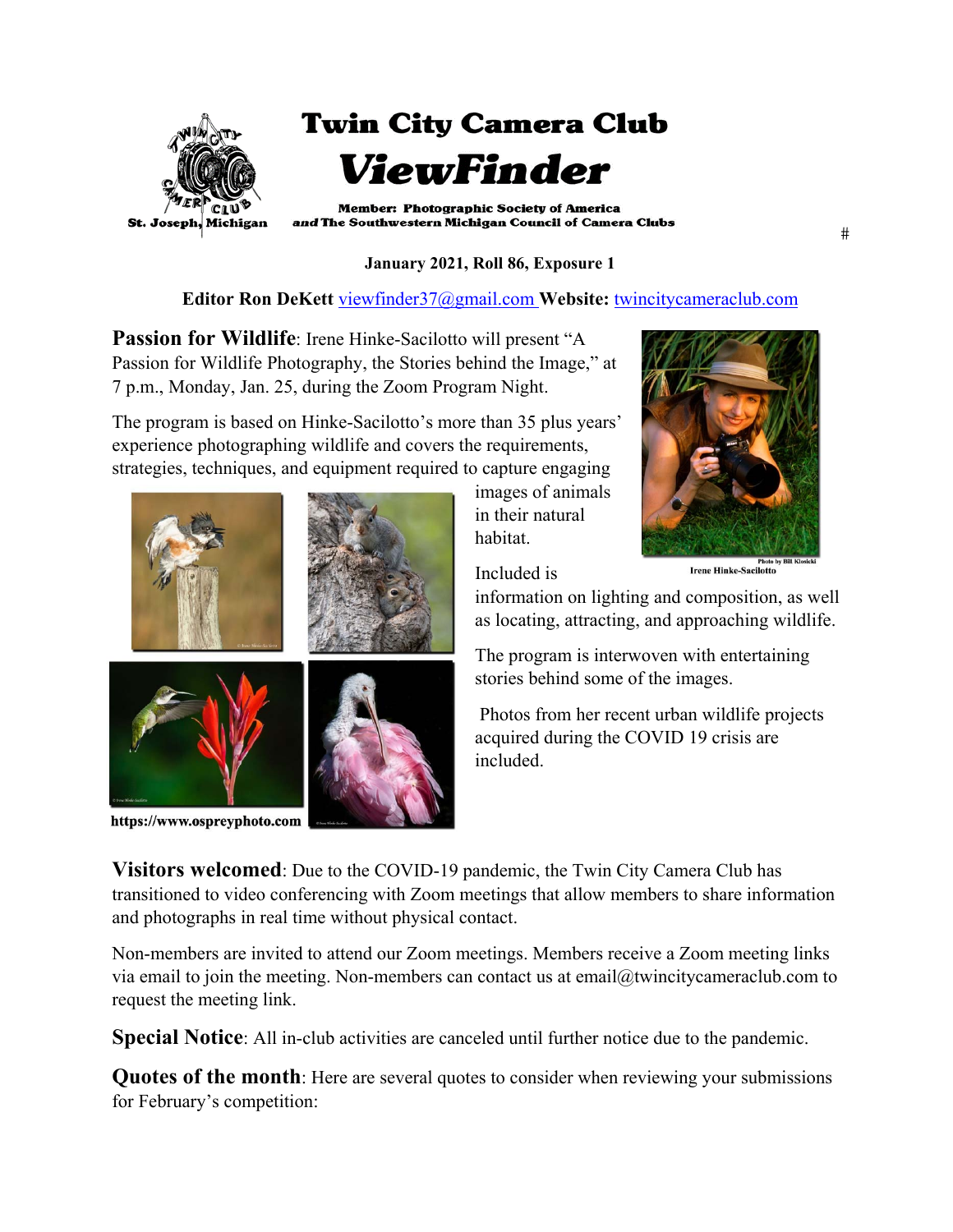- x "Simplicity is the ultimate sophistication." original source is unclear but attributed to Leonardo De Vinci, among others
- "Don't ask what the work is. Rather, see what the work does." Eva Hesse, Germanborn American sculptor
- "What you see is what you see." Frank Stella, an American painter, sculptor and printmaker
- $\bullet$  "It is what it is and it ain't nothing else." Dan Flavin, an American minimalist artist
- "Minimalist photography is not simply about taking a photograph of less. Minimalism is about getting to the essence of something. By definition, it is a reductive process — a process that starts from a non-minimalist position then, through the stripping away of what is not important, gets to what is important." Steve Johnson, American photographer

**December POM**: Congratulations goes to Tom McCall, whose image, "All Plugged Off," was selected by TCCC members as the Black & White Photo of the Month for December, and to Sandy Hafer, whose image, "Earth Angel," was selected by club members as the Color Photo of the Month for December.



## **Tom McCall – All Plugged Off**

**In Tom's words**: The photo was taken inside a building at the Hoosier Valley Railroad Museum in North Judson, Indiana. What you are seeing is a portion of the steam locomotive, Chesapeake & Ohio 2-8-4 No. 2789 engine boiler. When you get up close you realize just how large the locomotive is. I learned it weighs 230 tons. The engine is currently awaiting funds for restoration. Canon EOS 40D, aperture priority, exposure 2 sec, f/8, ISO 100, 106 mm.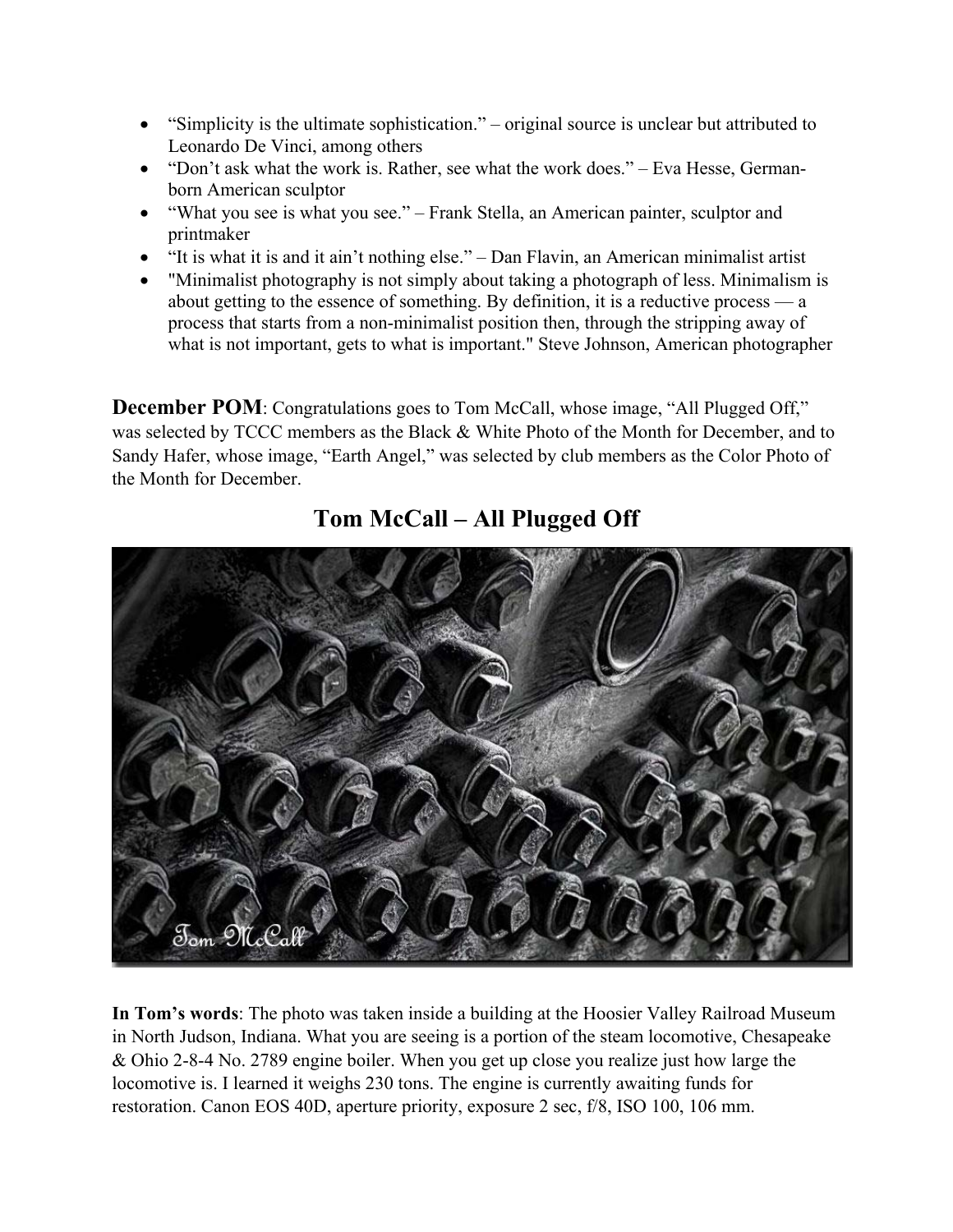

**Sandy Hafer – Earth Angel**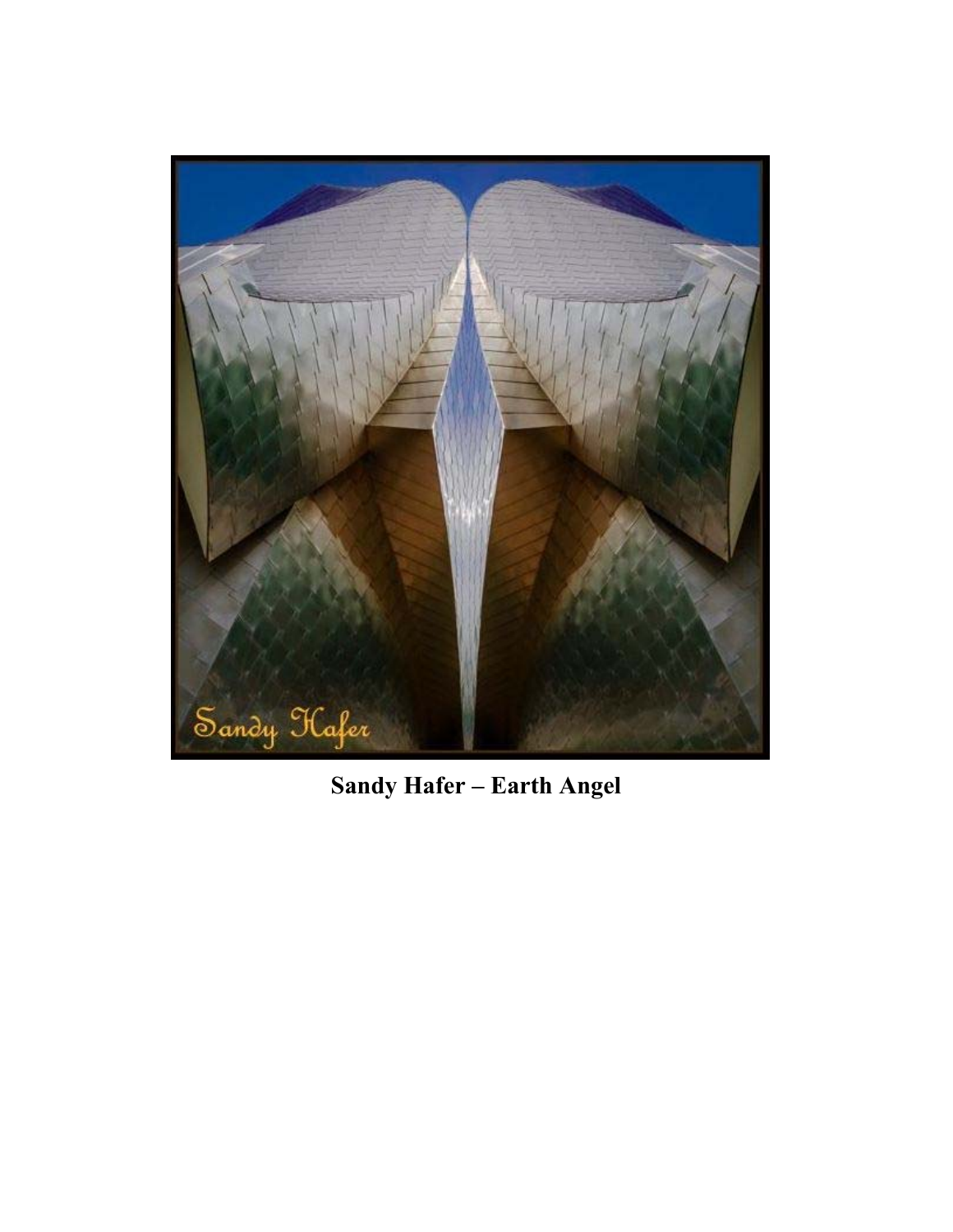**In Sandy's words**: The picture was taken in Cleveland Ohio on the campus of Case Western Reserve University. The Peter B. Lewis Building was designed by Frank Gehry with ribbons of stainless steel unfurling from a brick base.

The image started with a picture of a side section of the building and was duplicated to make a mirror image. I used software to manipulate the curves to create what first appeared to me as a cross and then it took on the appearance of a church-like structure. After looking more, I saw an Angel with Wings.

**January POM**: Selections are open for the January Photo of the Month. The January Honors are on the Monthly Honors page on the TCCC website. Select one black & white and one color photo. Send your picks to POM@twincitycameraclub.com. The deadline is midnight, Sunday, Jan. 31. Your vote counts.

**Featured photo**: Congratulations goes to Gary Huttenstine, whose photo, "Light Up The Bluff," was selected as the club website's featured photo for January. A featured photo is the first image a visitor will see when viewing the club website. The photo also is featured on the website Announcements page and there is a credit line on the About TCCC page for its location on the Home page.

Featured photos are selected to communicate an idea or thought about the world around us, such as a special occasion, the time of year, the weather, maybe an upcoming event,



© 2021 Gary Huttenstine - Light Up The Bluf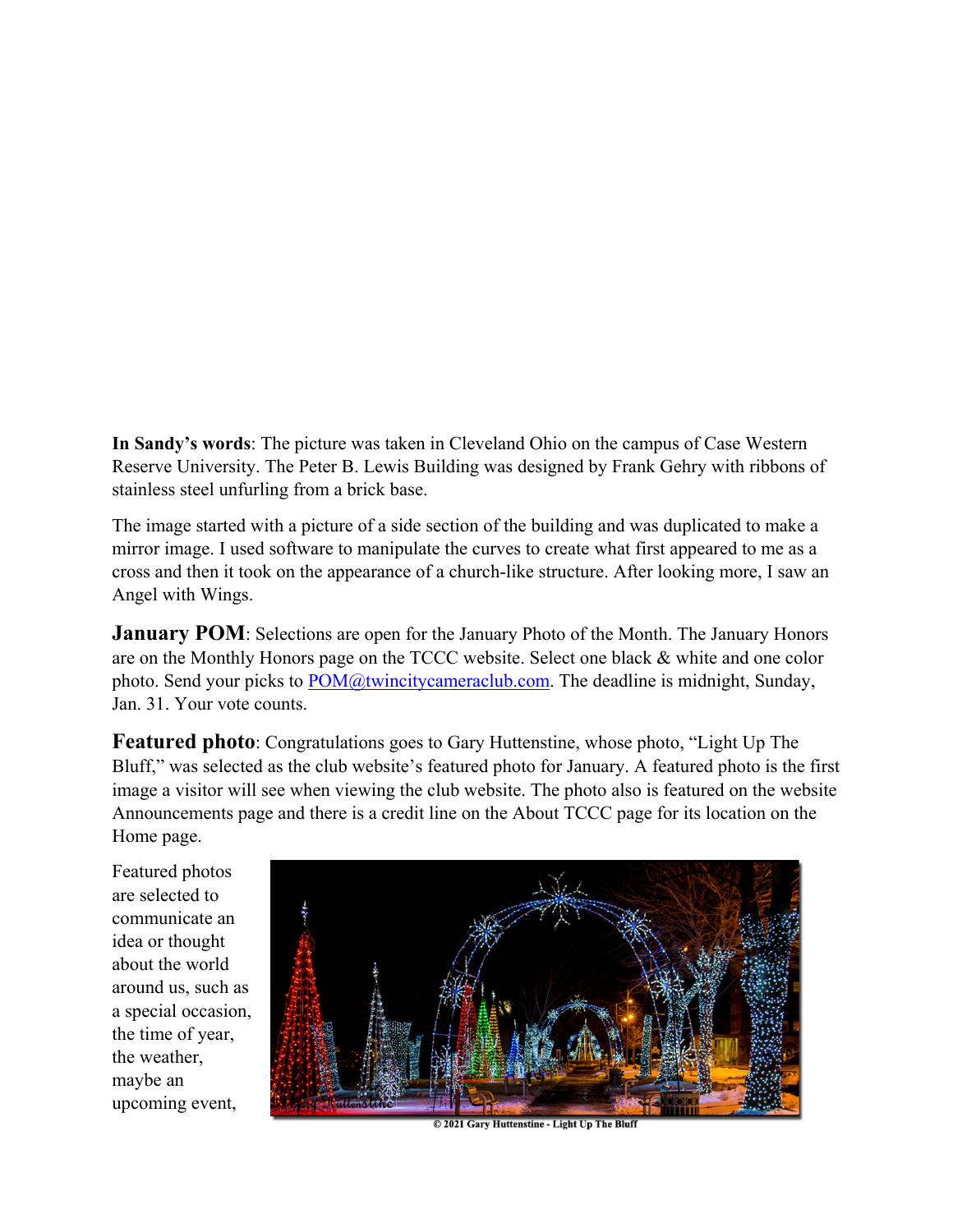or just for fun. They are important in promoting the Twin City Camera Club and its website. It's all about photography and having fun. A picture may or may not be worth a thousand words but when used to encourage and develop an interest in photography, we think they are the way to go.

The photos are displayed for various periods of time and once it has been used, it is archived and may reappear again as a featured photo when another opportunity presents itself.

**Help wanted**: Ron DeKett, that's me, is stepping down from his role as ViewFinder editor after the January newsletter is completed. (You are reading it now.) That means the club needs a new editor with fresh ideas and a willingness to spread the good news about the club and its members and activities. I'm happy to help in the transition, just as former newsletter editor Tom McCall helped me when I assumed the editor's role more than three years ago. If you are interested, please contact Sandy Hafer. Her email address is secretary@twincitycameraclub.com.

**Tom McCall report**: Our third online competition went well, and the judges are picking up the process and learning fast. There was an increase in the number of members submitting entries and that is a good sign. However, the preparation of entries experienced a few problems. This one is on you and we need your help to correct it.



It's very important, especially now without entry cards needed because inperson meetings are suspended during the pandemic, that all the required

information is included and submitted correctly. Please double check your entries and emails to make sure all the correct information is included.

- Digital slides must have your name (space) dash (space) title of image.jpg, for example, Henry Ford - Model T.jpg. Anything extra, such as dashes -, dots . or underscoring . incorrect and missing capitalization or incorrect spacing means extra work for someone else. Do not include a number before your name - title or the # symbol as part of it.
- Your entry e-mail should include your name, Open or Select, Class, and titles of all images in the body of the e-mail. So, type it correctly and capitalize the words that should be capitalized.
- What class A, AA, B should your entries be in? This is important. If you don't know what class you are in look at last month's stats sheet on the TCCC website.
- Are you requesting your entries be in Open or Select? Don't make us guess. Make sure you include that information in your entry email.
- $\bullet$  We understand that it is easy to overlook some of these things and that is why it is so important to double-check everything before you send it in. We appreciate your time, energy and effort in preparing and submitting your entries.

Did you notice we had some new guests attending our competition review Zoom meeting? The board has opened Zoom meetings to the public. Non-members will need to send a request via email to receive the link for the Zoom meeting. We have posted an invitation on our website and Facebook page.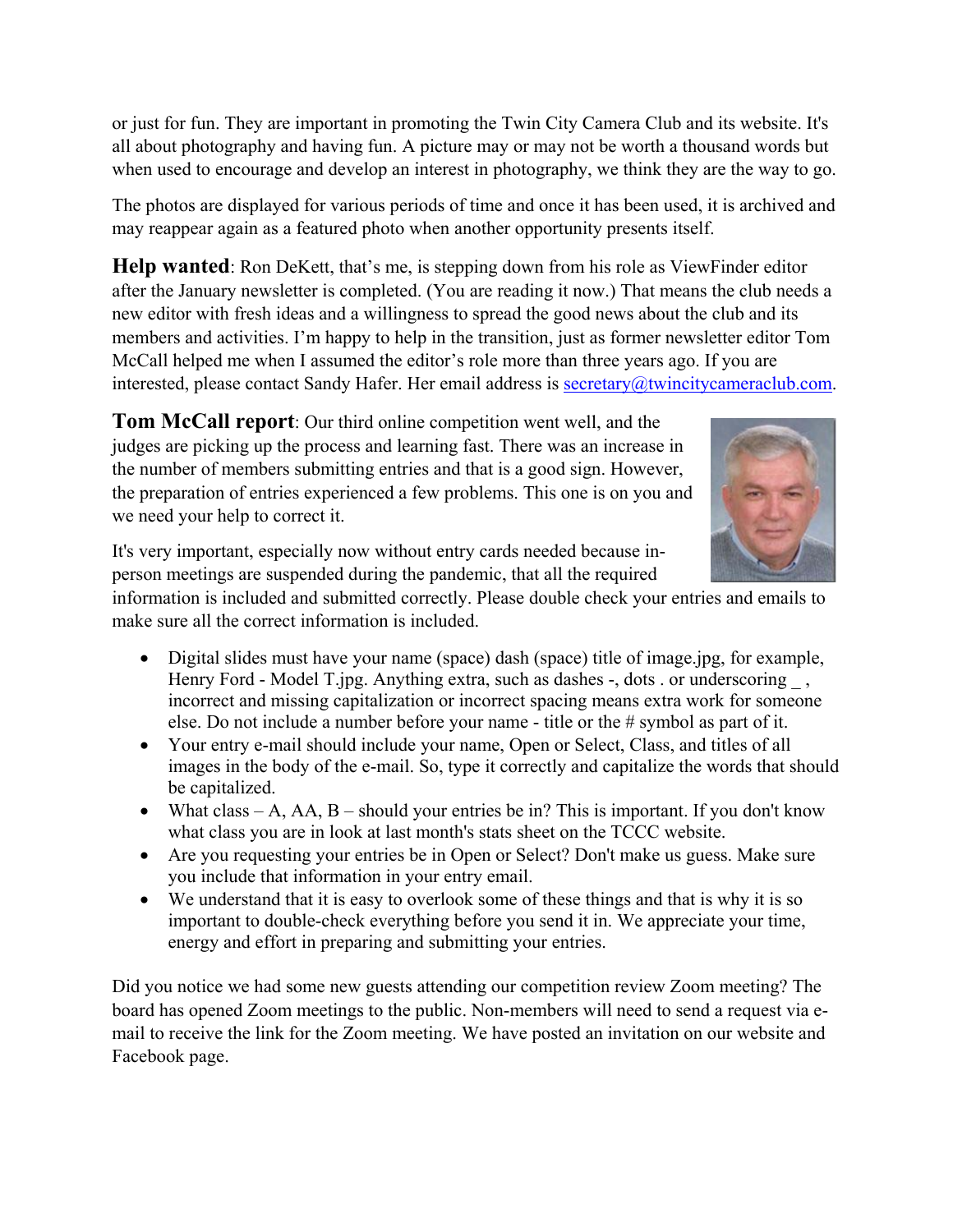Bill Schalk, the club's second vice president, prepared a news release and it was published by Pat Moody on WSJM.com, Town Crier Wire, MoodyontheMarket.com, and on his Facebook page. It generated four requests for the Zoom link within hours of publication.

The non-members also expressed an interest in learning more about TCCC and possibly joining. We'll have to see how that goes but expect to see more guests and make them welcome.

One last thing, we want to know from you if we should schedule a Critique, Show and Tell night, and another One Pic Challenge. What are your thoughts? Take a minute and let us know.

 Remember! It's all about social distancing and wearing a face mask! Stay Happy, Healthy, and Safe. Better days are on the horizon. Thank you.

**February's Select Subject**: The Select Subject for February is "Keep it Simple." The image must be readily identifiable as clean and simple, for example, a style or technique that is characterized by sparseness and simplicity. Less is more. Use negative space with lone subjects, a single flower, think minimalist and leave out more, etc.

Email your entries to  $\text{digital}(\hat{a})$ twincitycamerclub.com. There is no print category. Include the required information in the submission emails because there will be no physical entry cards. Here's an example of what should be included:

- Category: Select
- Name: Jill Doe Pretty flower
- $\bullet$  Category: Open
- Name: John Doe Pretty chainsaw

Size the image, including canvass, 3840-by-2160 pixels, 2 MB or smaller.

The submission deadline is midnight, Monday, Feb. 1.

You will receive an invitation for the Feb. 8 meeting via email with the Zoom link. Save the link and sign in at the time specified in the email. Note: The actual judging will have occurred prior to the meeting. Ted Post will reveal the results of the judging.

The Zoom meeting will be held to show and discuss the results of the judging. All members are invited.

**Select Subjects for 2020-21**: Here are the remaining Select subjects for this competition season. Full descriptions are on the club website.

- $\bullet$  March Doors and/or Windows
- $\bullet$  April Reflections
- $\bullet$  May Nature
- $\bullet$  June Anything Goes

**Thanks judges**: Thanks goes to the judges who contributed their time and expertise for judging the January



**Art Robertso**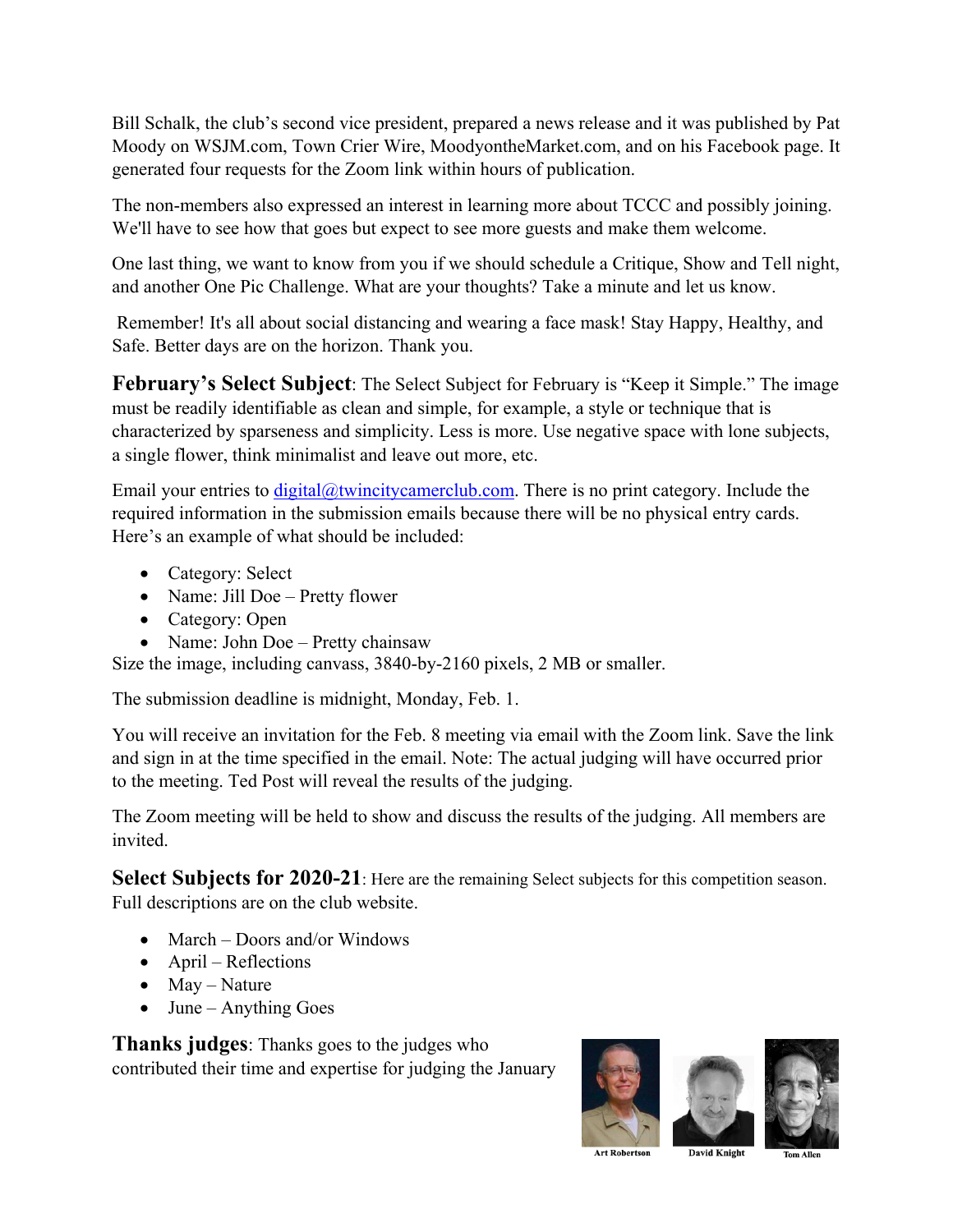competition. We greatly appreciate their time and expertise. The judges were:

- Art Robertson, photographer, Berrien Spring Camera Club.
- David Knight, owner, David Knight Photography; a commercial photographer, teaches photography classes and workshops in St. Joseph. https://www.dkfoto.com.
- Tom Allen, Coloma, artist, professional fine art photographer, and freelance photo illustrator. https://www.thomasallenonline.com.

**Your photo needed:** We are still missing 13 individual photos for the webpage membership roster. Please make sure we have one of you. You also can send webmaster Tom McCall a replacement if you want something different. He will even size it for you.

Membership roster photos in the ViewFinder is another excellent way to help all of us get to know one another a little better by putting a face to the name.

The photos used for the photo roster and now in the ViewFinder pages have been provided by the individual members or found in the TCCC records that have been taken during club activities, such as banquets, picnics, workshops, photo walks, on Facebook, etc. Tom says he's not proud. He will use anything he can find.

**Visit the Website**: Remember to regularly visit the club website, twincitycameraclub.com. Tom McCall is the webmaster and he regularly updates the site with tips and new information.

**Facebook**: The TCCC Facebook page is now public with the goal of attracting new members. We encourage members to post their images to generate interest in the club.

**Good stuff cheap**: Got stuff to sell? List it on the club website's Classified section.

**January honors:** Thank you goes to all the competitors for their efforts in preparing and submitting their entries for the January contest. Congratulations go to club members whose entries were selected by judges as competition Honors. Seventeen members submitted 113 entries – 92 in Select and 21 in Open – resulting in 69 Acceptances, 30 Honors, and 14 Rejects.

Special congratulations go to Juanita Attard who earned four Honors in Class A Color Digital, all in the Select category, receiving a maximum of 22 points.

Remember that competition now has three categories – Class B, Class A and Class AA. There were no Class B entries. Also, due to the pandemic there were no print entries, only digital slides.



**Juanita Attard**

Honors recipients were:

#### **Class A B&W**

- Chris Loose-Randall Moon Set
- Jake Toering Light Burst
- Jim Long Road to Nowhere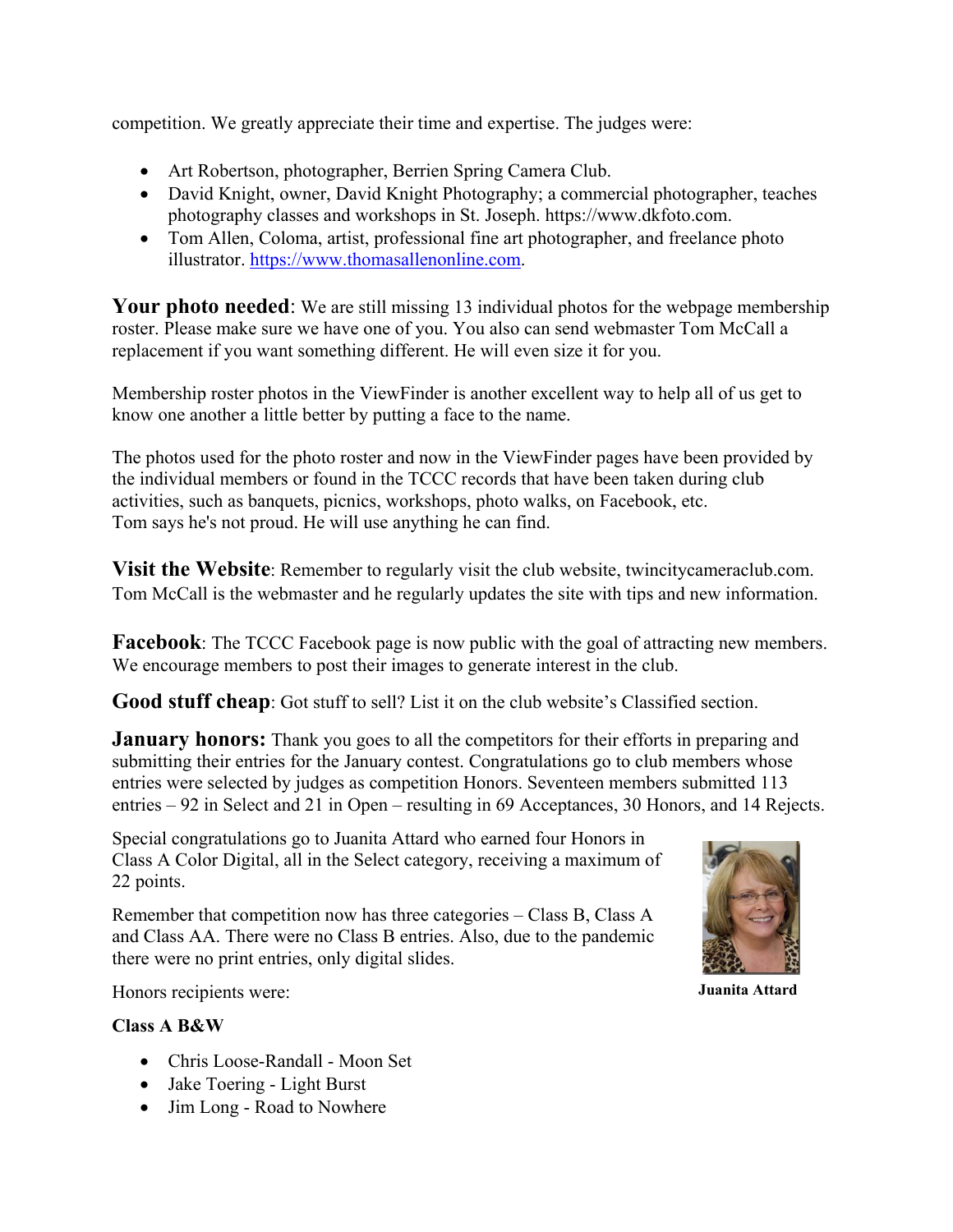- Keith Sawyer Flyer
- Keith Sawyer Morning Snow

### **Class A Color**

- $\bullet$  Bill Schalk Different Strokes
- Bill Schalk Electric Tulips
- John Witt Fantasy Leaves
- Juanita Attard Brick Orb
- Juanita Attard California Poppy Swirl
- Juanita Attard Hibiscus Orb
- Juanita Attard Swirl Away
- Leroy Patterson Lands End

#### **Class AA B&W**

- Dennis Hafer Escalator Dilemma
- Dennis Hafer Lemon Slices
- Dennis Hafer The Old Rookery Building
- Ken McKeown A Real Beauty
- Ron DeKett Last gasp
- Ron DeKett Stormy
- Sandy Hafer Haunted Woods
- Ted Post Arizona Slot Canyon 7538
- Ted Post Watkins Glen State Park 5909
- $\bullet$  Tom McCall Clash

#### **Class AA Color**

- Barry Nelson Chikaming Park 4
- Barry Nelson Flying Sandhill Cranes
- Barry Nelson Tunnel of Trees scenic drive
- Dennis Hafer Old Red Barn
- Ron DeKett The Fallen
- Ted Post Wishart lane Montage
- $\bullet$  Tom McCall Triple Zip